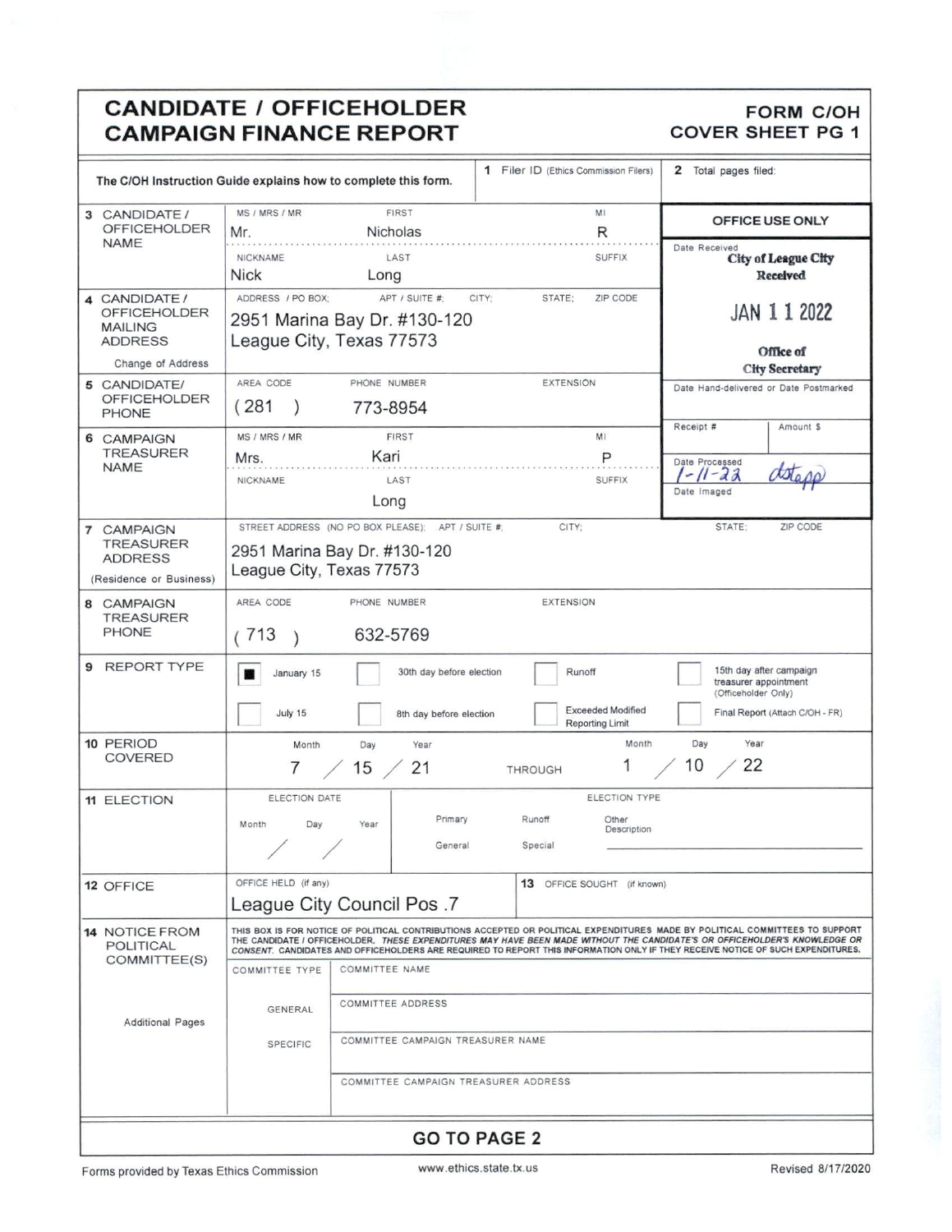## **CANDIDATE / OFFICEHOLDER CAMPAIGN FINANCE REPORT**

#### **FORM C/OH** COVER SHEET PG 2

| 15 C/OH NAME<br>Nicholas R. Long         |                                                                                                                                                                                                                                |                                                 |              | 16 Filer ID (Ethics Commission Filers) |
|------------------------------------------|--------------------------------------------------------------------------------------------------------------------------------------------------------------------------------------------------------------------------------|-------------------------------------------------|--------------|----------------------------------------|
| <b>17 CONTRIBUTION</b><br><b>TOTALS</b>  | 1.<br>TOTAL UNITEMIZED POLITICAL CONTRIBUTIONS (OTHER THAN<br>PLEDGES, LOANS, OR GUARANTEES OF LOANS, OR<br>CONTRIBUTIONS MADE ELECTRONICALLY)                                                                                 |                                                 | \$           | 500.00                                 |
|                                          | 2.<br><b>TOTAL POLITICAL CONTRIBUTIONS</b><br>(OTHER THAN PLEDGES, LOANS, OR GUARANTEES OF LOANS)                                                                                                                              |                                                 | \$           | 500.00                                 |
| <b>EXPENDITURE</b><br><b>TOTALS</b>      | 3.<br>TOTAL UNITEMIZED POLITICAL EXPENDITURE.                                                                                                                                                                                  |                                                 | \$           | 0.00                                   |
|                                          | 4.<br><b>TOTAL POLITICAL EXPENDITURES</b>                                                                                                                                                                                      |                                                 | \$           | 0.00                                   |
| <b>CONTRIBUTION</b><br><b>BALANCE</b>    | 5.<br>TOTAL POLITICAL CONTRIBUTIONS MAINTAINED AS OF THE LAST DAY<br>OF REPORTING PERIOD                                                                                                                                       |                                                 | $\mathbb{S}$ | 30,500.00                              |
| <b>OUTSTANDING</b><br><b>LOAN TOTALS</b> | 6.<br>TOTAL PRINCIPAL AMOUNT OF ALL OUTSTANDING LOANS AS OF THE<br>LAST DAY OF THE REPORTING PERIOD                                                                                                                            |                                                 | $\mathbb{S}$ | 31,103.04                              |
| <b>18 SIGNATURE</b>                      | I swear, or affirm, under penalty of perjury, that the accompanying report is true and correct and includes all information                                                                                                    |                                                 |              |                                        |
|                                          | required to be reported by me under Title 15, Election Code.                                                                                                                                                                   |                                                 |              |                                        |
|                                          |                                                                                                                                                                                                                                |                                                 |              |                                        |
|                                          |                                                                                                                                                                                                                                |                                                 |              |                                        |
|                                          |                                                                                                                                                                                                                                | Signature of Candidate or Officeholder          |              |                                        |
|                                          |                                                                                                                                                                                                                                |                                                 |              |                                        |
|                                          |                                                                                                                                                                                                                                |                                                 |              |                                        |
|                                          |                                                                                                                                                                                                                                | Please complete either option below:            |              |                                        |
|                                          |                                                                                                                                                                                                                                |                                                 |              |                                        |
|                                          |                                                                                                                                                                                                                                |                                                 |              |                                        |
| (1) Affidavit<br>NOTARY STAMP / SEAL     | DIANA M STAPP<br>Notary ID #6152012<br>My Commission Expires<br>September 29, 2023                                                                                                                                             |                                                 |              |                                        |
|                                          | Sworn to and subscribed before me by $N$ icholas Long                                                                                                                                                                          | this the 11th                                   |              | 000000<br>day of $\sqrt{u}$            |
| 20                                       | , to certify which, witness my hand and seal of office.                                                                                                                                                                        |                                                 |              |                                        |
|                                          | Diana M. Stapp                                                                                                                                                                                                                 |                                                 |              |                                        |
| Signature of officer administering oath  | Printed name of officer administering oath                                                                                                                                                                                     |                                                 |              | Title of officer/administering oath    |
|                                          | OR                                                                                                                                                                                                                             |                                                 |              |                                        |
| (2) Unsworn Declaration                  |                                                                                                                                                                                                                                |                                                 |              |                                        |
|                                          |                                                                                                                                                                                                                                |                                                 |              |                                        |
|                                          | My name is example to the set of birth is and my date of birth is and my date of birth is a set of $\sim$                                                                                                                      |                                                 |              |                                        |
|                                          | My address is experience to the control of the control of the control of the control of the control of the control of the control of the control of the control of the control of the control of the control of the control of |                                                 |              |                                        |
|                                          | (street)                                                                                                                                                                                                                       | (city)<br>(state)                               | (zip code)   | (country)                              |
|                                          | Executed in __________________________County, State of ______________, on the ________ day of _____                                                                                                                            | (month)                                         | 20           | (year)                                 |
|                                          |                                                                                                                                                                                                                                | Signature of Candidate/Officeholder (Declarant) |              |                                        |
|                                          |                                                                                                                                                                                                                                |                                                 |              |                                        |

J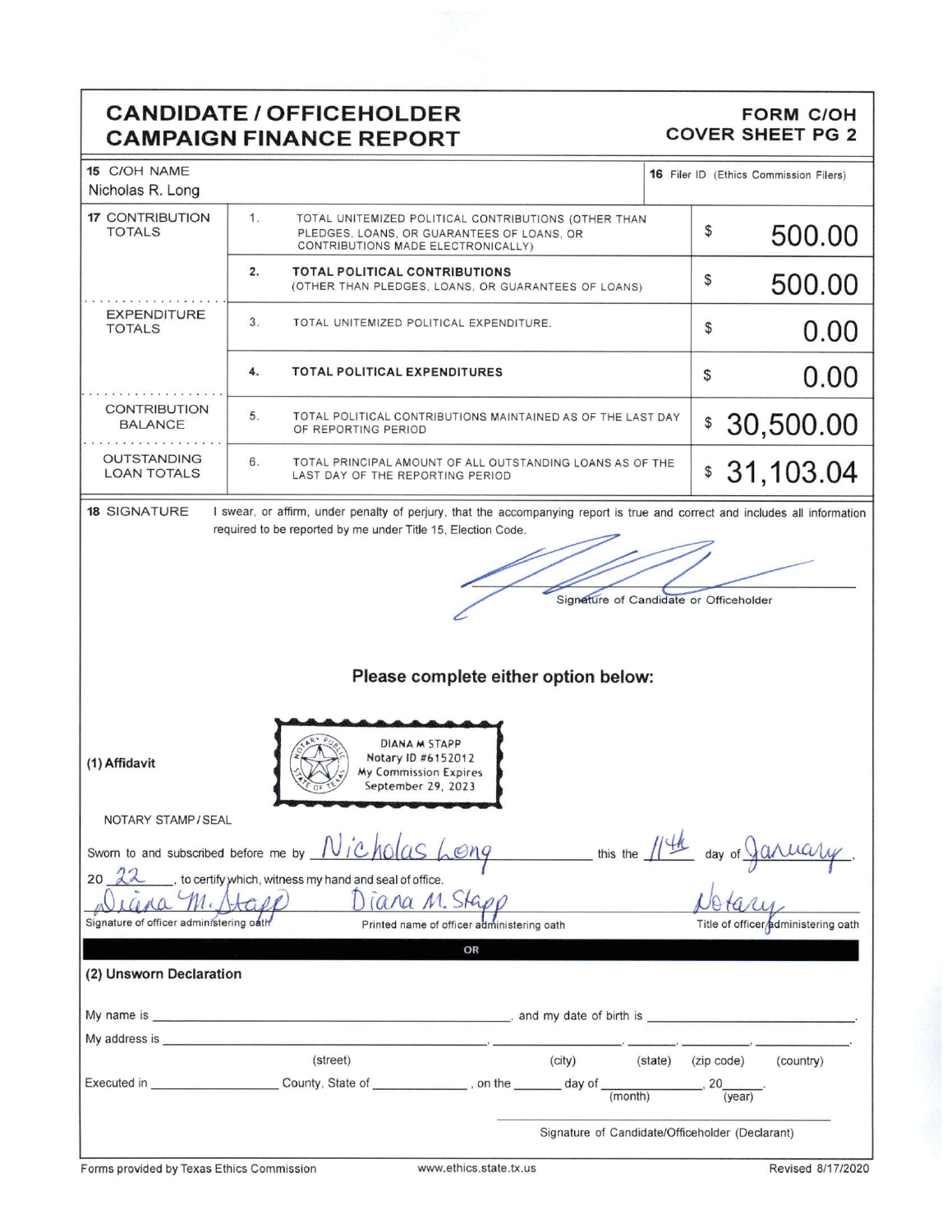# SUBTOTALS - C/OH

#### **FORM C/OH** COVER SHEET PG

| 19 FILER NAME<br>20 Filer ID (Ethics Commission Filers)                                      |                                  |  |
|----------------------------------------------------------------------------------------------|----------------------------------|--|
| Nicholas R. Long                                                                             |                                  |  |
| 21 SCHEDULE SUBTOTALS<br><b>NAME OF SCHEDULE</b>                                             | <b>SUBTOTAL</b><br><b>AMOUNT</b> |  |
| 1.<br>$\blacksquare$<br>SCHEDULE A1: MONETARY POLITICAL CONTRIBUTIONS                        | 500.00<br>\$                     |  |
| 2.<br>SCHEDULE A2: NON-MONETARY (IN-KIND) POLITICAL CONTRIBUTIONS                            | \$                               |  |
| з.<br>SCHEDULE B: PLEDGED CONTRIBUTIONS                                                      | \$                               |  |
| <b>SCHEDULE E: LOANS</b><br>4.                                                               | 30,000.00<br>\$                  |  |
| 5.<br>SCHEDULE F1: POLITICAL EXPENDITURES MADE FROM POLITICAL CONTRIBUTIONS                  | \$                               |  |
| 6.<br>SCHEDULE F2: UNPAID INCURRED OBLIGATIONS                                               | \$                               |  |
| 7.<br>SCHEDULE F3: PURCHASE OF INVESTMENTS MADE FROM POLITICAL CONTRIBUTIONS                 | S                                |  |
| 8.<br>SCHEDULE F4: EXPENDITURES MADE BY CREDIT CARD                                          | \$                               |  |
| 9.<br>SCHEDULE G: POLITICAL EXPENDITURES MADE FROM PERSONAL FUNDS                            | s                                |  |
| 10.<br>SCHEDULE H: PAYMENT MADE FROM POLITICAL CONTRIBUTIONS TO A BUSINESS OF C/OH           | \$                               |  |
| 11.<br>SCHEDULE I: NON-POLITICAL EXPENDITURES MADE FROM POLITICAL CONTRIBUTIONS              | S                                |  |
| SCHEDULE K: INTEREST, CREDITS, GAINS, REFUNDS, AND CONTRIBUTIONS RETURNED<br>12.<br>TO FILER | \$                               |  |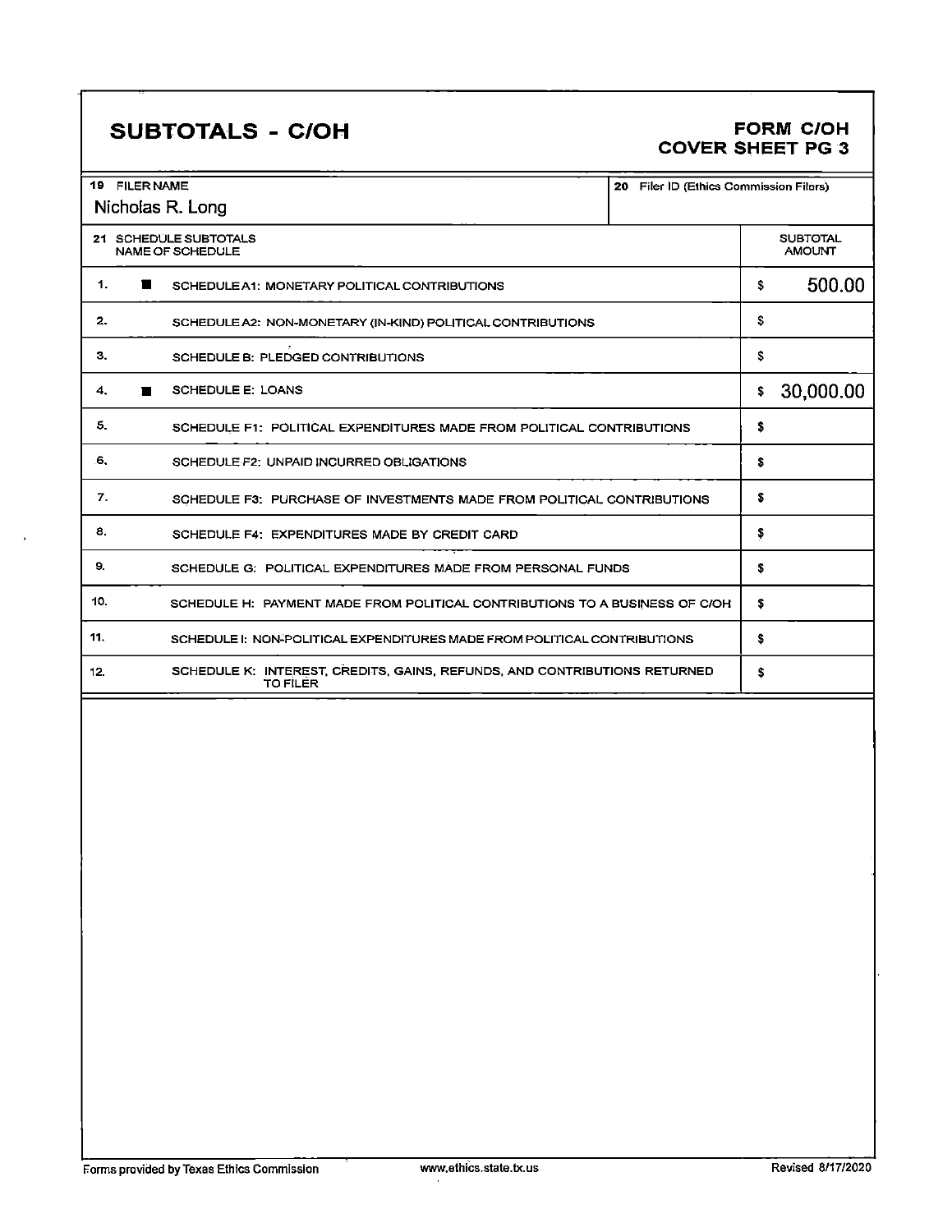|                                  | <b>MONETARY POLITICAL CONTRIBUTIONS</b><br>If the requested information is not applicable, DO NOT include this page in the report.                             |                                                                                                                                                                                                                                                   | <b>SCHEDULE A1</b>                      |
|----------------------------------|----------------------------------------------------------------------------------------------------------------------------------------------------------------|---------------------------------------------------------------------------------------------------------------------------------------------------------------------------------------------------------------------------------------------------|-----------------------------------------|
|                                  | The Instruction Guide explains how to complete this form.                                                                                                      |                                                                                                                                                                                                                                                   | 1 Total pages Schedule A1:              |
| 2 FILER NAME<br>Nicholas R. Long |                                                                                                                                                                |                                                                                                                                                                                                                                                   | 3 Filer ID (Ethics Commission Filers)   |
| 4 Date<br>10/18/2021             | 5 Full name of contributor<br>Johan Patterson<br>6 Contributor address;<br>City:<br>State:<br>Zip Code<br>1 Greenway Plaza Ste. 225, Houston, Texas 77046      |                                                                                                                                                                                                                                                   | 7 Amount of contribution (\$)<br>250.00 |
| 8<br>engineer                    | Principal occupation / Job title (See Instructions)                                                                                                            | 9<br>Employer (See Instructions)<br><b>DEC</b>                                                                                                                                                                                                    |                                         |
| Date<br>09/23/2021               | Full name of contributor<br>out-of-state PAC (ID#;<br><b>Jim Russ</b><br>Contributor address;<br>City:<br>10011 Meadowglen Lane, Houston, Texas 77042          | State; Zip Code                                                                                                                                                                                                                                   | Amount of contribution (\$)<br>250.00   |
| engineer                         | Principal occupation / Job title (See Instructions)                                                                                                            | <b>Employer (See Instructions)</b><br>EHRA                                                                                                                                                                                                        |                                         |
| Date                             | Full name of contributor<br>Contributor address:<br>City:                                                                                                      | out-of-state PAC (ID#; in the control of the control of the control of the control of the control of the control of the control of the control of the control of the control of the control of the control of the control of t<br>State; Zip Code | Amount of contribution (\$)             |
|                                  | Principal occupation / Job title (See Instructions)                                                                                                            | Employer (See Instructions)                                                                                                                                                                                                                       |                                         |
| Date                             | Full name of contributor<br>.<br>Contributor address:<br>City:                                                                                                 | State; Zip Code                                                                                                                                                                                                                                   | Amount of contribution (\$)             |
|                                  | Principal occupation / Job title (See Instructions)                                                                                                            | <b>Employer (See Instructions)</b>                                                                                                                                                                                                                |                                         |
|                                  |                                                                                                                                                                |                                                                                                                                                                                                                                                   |                                         |
|                                  | ATTACH ADDITIONAL COPIES OF THIS SCHEDULE AS NEEDED<br>If contributor is out-of-state PAC, please see Instruction guide for additional reporting requirements. |                                                                                                                                                                                                                                                   |                                         |

 $\frac{1}{3}$ 

 $\hat{\mathbf{r}}$ 

 $\hat{\mathcal{A}}$